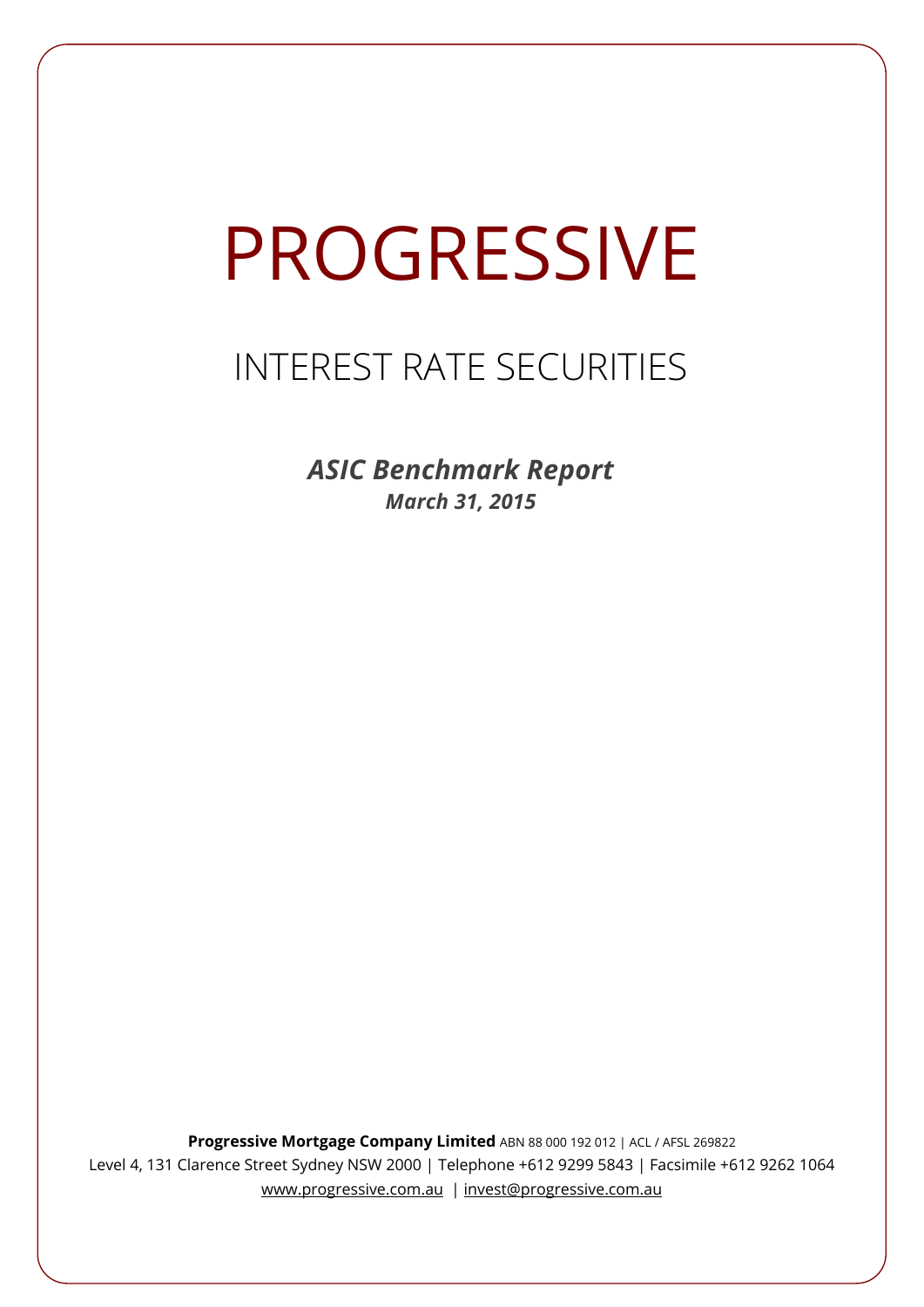# **1.1 ASIC BENCHMARKS**

| <b>Benchmark</b>                  | <b>Issuer meets</b><br>benchmark? | Refer<br>to item: |
|-----------------------------------|-----------------------------------|-------------------|
| <b>Equity Capital</b>             | Yes                               | 1.3               |
| Liquidity                         | Yes                               | 1.4               |
| Rollovers                         | Yes                               | 1.2               |
| Debt Maturity                     | Yes                               | 1.5               |
| Loan Portfolio                    | Yes                               | 1.6               |
| <b>Related Party Transactions</b> | Yes                               | 1.7               |
| Valuations                        | Yes                               | 1.8               |
| Lending Principles                | Yes                               | 1.9               |

*Table 1 – ASIC Regulatory Guide 69 Benchmarks* 

Table 1 lists the ASIC Regulatory Guide 69 benchmarks applicable to unlisted note issues and whether they are met for this reporting period and where they are referred to in this report.

#### **1.2 ROLLOVERS BENCHMARK – RENEWAL ON MATURITY**

Progressive meets the ASIC Rollovers benchmark by making the following disclosures. On or about the maturity of a fixed term investment, a written notice is sent to the Investor:

- Inviting the investor's instructions for reinvestment:
- Advising the current interest rates applying to our investment options; and
- Informing availability of the current Prospectus and any other relevant disclosure.

If no instructions are received we assume the investor wishes to reinvest under the same terms at the then current rate.

If an investment is not renewed, interest will cease at the expiration of the term and the money will be repaid to the investor in the prescribed manner within one working day of such advice.

## **1.3 EQUITY CAPITAL BENCHMARK**

Progressive follows the ASIC Equity Capital benchmark whereby a minimum 8% *equity ratio* (total equity/(total equity + total liabilities)) is maintained to ensure prudent capitalisation of its mortgage financing business; and if and when more than a minor part of lending were to be directly or indirectly for property development this minimum ratio would increase to 20%.

At March 31, 2015 Progressive's *equity ratio* was 14.52% and 0% of its lending was related to property development.

#### **1.4 LIQUIDITY BENCHMARK**

Progressive meets the ASIC Liquidity benchmark which requires that a cash balance be maintained on a rolling basis at least equal to its estimated cash requirement for the next 3 months.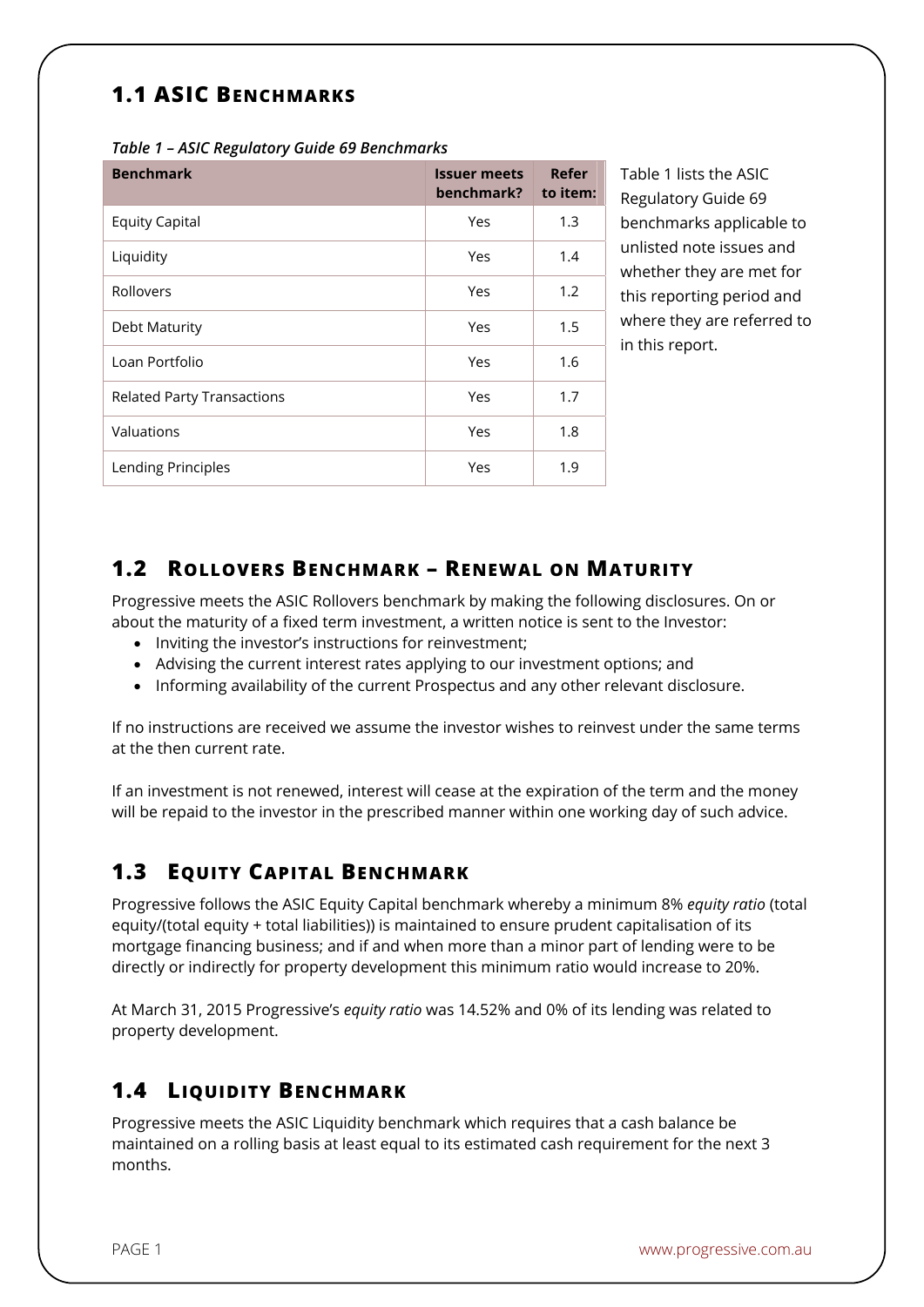At March 31, 2015 Progressive's:

- Cash balance requirement assuming a rollover rate of 90% of fixed term investments and retention of 91% of no fixed term investments was \$168,290.
- Cash balance requirement would have been \$3,399,023 if the rollover and retention rates were 20% less than the actual rates experienced for the prior 3 months (97% and 97% respectively).
- Actual available cash balance was \$61,372,198.

Progressive ensures that assets maturing within 1 year are always at least equal to liabilities maturing within 1 year (see Table 2). This balancing of maturities is aided by a policy that all mortgage loans other than loans regulated under the *National Consumer Credit Protection Act 2009* ('Credit Code' loans) are subject to recall after 3 years.

#### **1.5 DEBT MATURITY BENCHMARK**

To meet the ASIC Debt Maturity disclosure benchmark, a maturity profile of amounts owing to Investors and other interest-bearing liabilities appears below in Table 2. Included in liabilities payable within 3 months are variable rate no-fixed-term investments for which the investment terms and conditions provide for an orderly repayment in sequence out of funds available.

| <b>Matures:</b>  | <b>Cash and Term</b><br><b>Deposits</b><br>\$ | <b>Loans Subject</b><br>to Recall and/or<br><b>Expiring</b><br>\$ | <b>Interest-Bearing</b><br><b>Liabilities</b><br>\$ |
|------------------|-----------------------------------------------|-------------------------------------------------------------------|-----------------------------------------------------|
| Within 3 Months  | 29,076,435                                    | 13,592,424                                                        | 32,822,727                                          |
| $3 - 12$ Months  | 20,457,739                                    | 1,087,669                                                         | 18,051,987                                          |
| $1 - 3$ Years    | -                                             | 980,712                                                           | 5,308,263                                           |
| Totals           | 49,534,174                                    | 15,660,805                                                        | 56,182,977                                          |
| Av Interest Rate | 3.36%                                         | 5.81%                                                             | 3.61%                                               |

*Table 2 - Maturities at March 31, 2015*

## **1.6 LOAN PORTFOLIO BENCHMARK**

To meet the ASIC Loan Portfolio disclosure benchmark, details of Progressive's current loan portfolio and related policies are set out in Tables 2, 3.1, 3.2, 3.3 and 3.4, and the policies applied by Progressive in the origination and management of mortgage assets are as follows:

- All loans are secured by registered mortgage over real estate which is assessed to be readily saleable or income earning.
- Loans are made within New South Wales and the Australian Capital Territory and predominantly within the greater Sydney Metropolitan area.
- All securities are valued by independent experienced valuers.
- Loans can be made to natural persons, companies or a trust provided they are not associates of Progressive.
- All mortgage loans other than Credit Code loans are subject to full repayment on written notice no later than three years from execution.
- Not more than 10% of total loan funds can be advanced to any one borrower.
- Experienced officers of Progressive appraise all loan proposals. No loan is made without: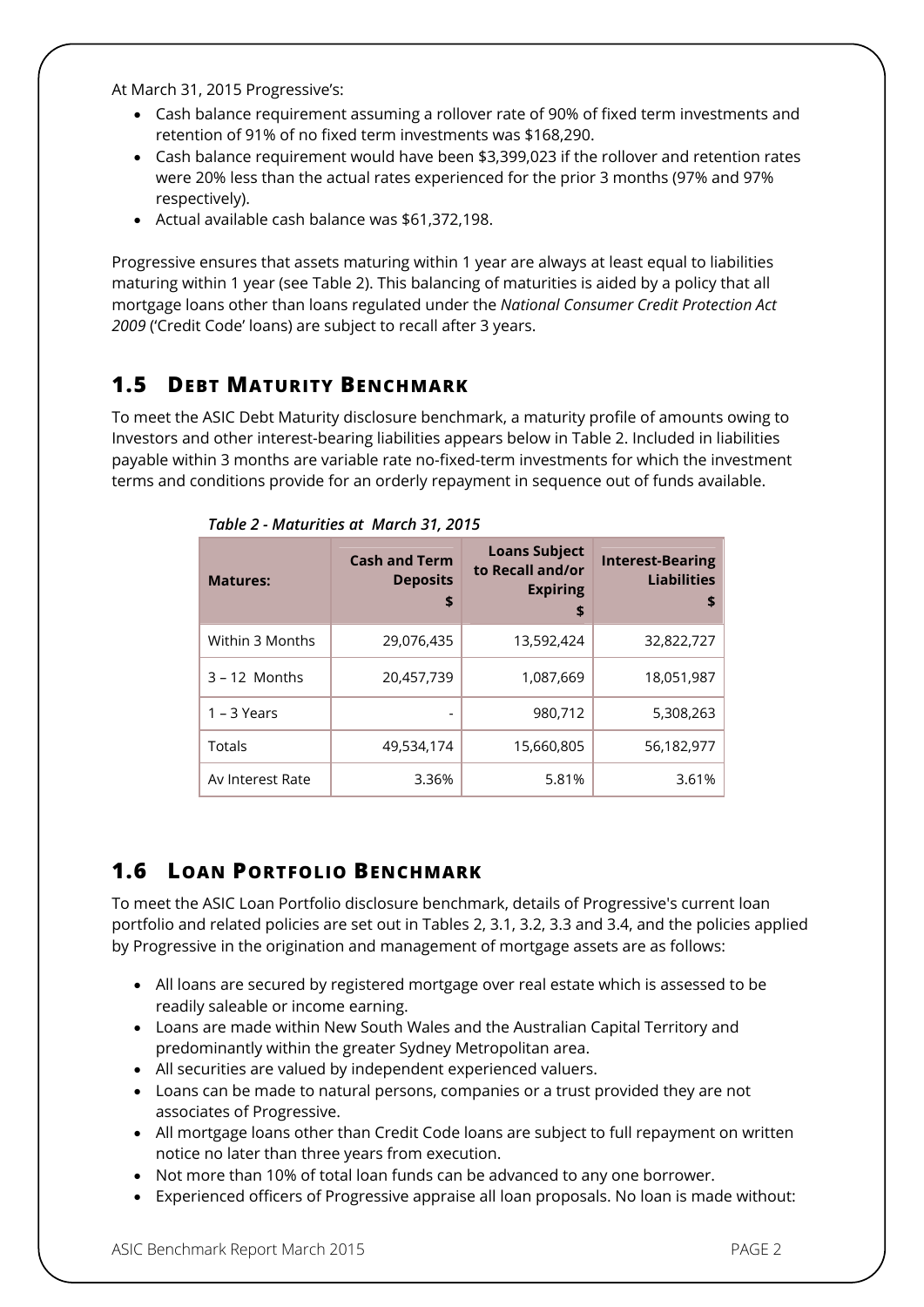- the written consent of the loans manager and a director of the Company;
- a valuer's certificate;
- a solicitor's certificate that the title is in order;
- a registrable mortgage; and
- satisfactory proof that the property to be mortgaged has been insured.
- Loans that require loan insurance are not made.
- Loans are closely monitored for performance. Daily exceptions reports are generated to identify any accounts requiring maintenance such as insurance renewal, a review of interest rates or follow up on late payment.
- Loans in default or arrears are considered on an individual basis. Reasonable proposals for the borrower to normalise the account are allowed and scope for restructuring the loan is investigated. When the loan is clearly no longer viable it will be called in and any actions thereafter necessary for recovery taken.

| <b>Security</b>          | Number<br>ns<br><b>Bo1</b> | <b>Outstanding</b><br>Value<br>Loans | Weight | Security<br>Valuation | Loan/<br>Ratio<br>Actual<br>Value | $\mathbf{e}$<br>ε<br>$\omega$<br>Maximu<br>Ratio<br>oan |
|--------------------------|----------------------------|--------------------------------------|--------|-----------------------|-----------------------------------|---------------------------------------------------------|
| Owner-Occupied Homes     | 45                         | 10,712,517                           | 68.4%  | 35,302,000            | 30.4%                             | 80.0%                                                   |
| <b>Rental Property</b>   | 18                         | 4,948,288                            | 31.6%  | 16,400,000            | 30.2%                             | 80.0%                                                   |
| Construction/Development | $\overline{0}$             | $\Omega$                             | 0.0%   | $\Omega$              | 0%                                | 70.0%                                                   |
| Totals                   | 63                         | 15,660,805                           | 100%   | 51,702,000            | 30.3%                             |                                                         |
| Averages                 |                            | 248,584                              |        | 820,667               |                                   |                                                         |

*Table 3.1 – Loans at March 31, 2015 - Valuations and Securities*

#### *Table 3.2 – Loans at March 31, 2015 - Loan Distribution – Sydney Regions*

| <b>Region</b> | West<br>Inner | Southern | East<br>and<br>City | ō<br>Z<br>$\omega$<br>ă<br>$\overline{5}$<br>$\omega$<br><b>Dapp</b> | utside<br>ney<br>Syd<br>O | ь<br>nksto<br>٩<br>Canter<br>Ba | ∓<br>$\bar{8}$<br>$\omega$<br>Shor<br>-owe | West | West<br>th<br>$\overline{2}$ | မိ<br>$\omega$<br>$\overline{v}$<br>Bea<br>$\bar{8}$ | West<br>th<br><u>ق</u> | <b>Total</b> |
|---------------|---------------|----------|---------------------|----------------------------------------------------------------------|---------------------------|---------------------------------|--------------------------------------------|------|------------------------------|------------------------------------------------------|------------------------|--------------|
| <b>Number</b> | 8             | 8        | 11                  |                                                                      | 6                         | 6                               |                                            | 5    | 3                            |                                                      | 6                      | 63           |
| Weight        | 16 %          | 29 %     | %<br>21             | 3%                                                                   | %<br>11                   | 6 %                             | 4 %                                        | %    | 6 %                          | 1 %                                                  | 2 %                    | 100%         |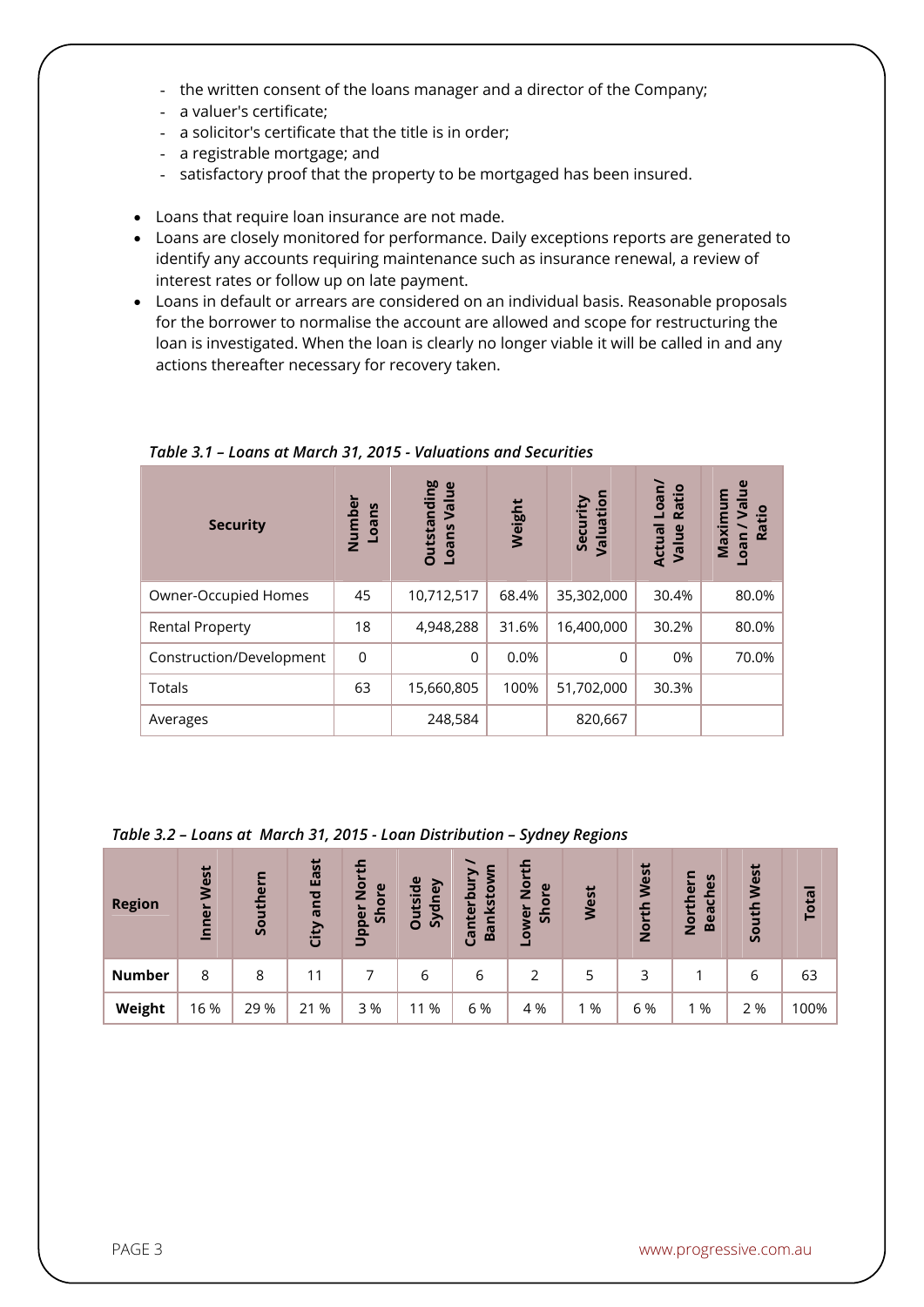| <b>Type of Loan or Security</b>                                            | Number          | <b>Outstanding</b><br>Loans value<br><b>Total</b> | Weight   | Valuation<br>Security | Loan/Value<br>Ratio |
|----------------------------------------------------------------------------|-----------------|---------------------------------------------------|----------|-----------------------|---------------------|
| <b>Business Purpose Loans</b>                                              | 28              | 10,347,946                                        | 66.1%    | 30,042,555            | 34.4%               |
| <b>Residential Investment Loans</b>                                        | 6               | 1,423,476                                         | 9.1%     | 3,427,984             | 41.5%               |
| Personal Purpose Loans                                                     | 29              | 3,889,383                                         | 24.8%    | 18,231,461            | 21.3%               |
| Loans secured or part secured by second mortgages                          | $\mathbf 0$     | $\Omega$                                          | $\Omega$ | $\Omega$              | N/A                 |
| Loans more than 30 Days In Arrears                                         | 0               | $\mathbf{0}$                                      | $\Omega$ | $\Omega$              | N/A                 |
| Loans Impaired and Renegotiated Loans                                      | 0               | 0                                                 | $\Omega$ | $\Omega$              | N/A                 |
| Loans Subject to Legal Proceedings                                         | $\overline{0}$  | $\Omega$                                          | $\Omega$ | $\Omega$              | N/A                 |
| Loans to 10 largest borrowers                                              | 10 <sup>1</sup> | 8,184,607                                         | 52.26%   | 16,732,178            | 48.9%               |
| Properties of 5% or more of total property assets                          | $\overline{0}$  | N/A                                               | N/A      | N/A                   | N/A                 |
| Loans to related parties (Progressive does not lend<br>to related parties) | $\Omega$        | N/A                                               | N/A      | N/A                   | N/A                 |

#### *Table 3.3 - Loans at March 31, 2015 – Loan Purpose and Other Portfolio Details*

#### *Table 3.4 - Loans at March 31, 2015 – Loans of 5% or More of Total Loan Book Value Weight*

| Loan <sub>1</sub>        |                                                                                                |                                                                      |  |  |  |  |
|--------------------------|------------------------------------------------------------------------------------------------|----------------------------------------------------------------------|--|--|--|--|
| Loan Value               |                                                                                                | 1,498,143                                                            |  |  |  |  |
| Type of Loan             | <b>Business Purpose</b>                                                                        |                                                                      |  |  |  |  |
| Securities               | 1) Owner-Occupied Home                                                                         | 2,400,000                                                            |  |  |  |  |
| Security Valuation       | Total:                                                                                         | 2,400,000                                                            |  |  |  |  |
| Loan / Value Ratio       |                                                                                                | 62.42%                                                               |  |  |  |  |
| Weight                   |                                                                                                | 9.57%                                                                |  |  |  |  |
| <b>Security Details</b>  |                                                                                                | 1) Fine executive house with deep water frontage in Southern Sydney. |  |  |  |  |
| <b>Valuation details</b> | 1) Independent valuation dated October 2005 based on sales evidence and market<br>conditions   |                                                                      |  |  |  |  |
| Loan <sub>2</sub>        |                                                                                                |                                                                      |  |  |  |  |
| Loan Value               |                                                                                                | 890,163                                                              |  |  |  |  |
| Type of Loan             | <b>Business Purpose</b>                                                                        |                                                                      |  |  |  |  |
| Securities               | 1) Commercial Real Estate                                                                      | 2,100,000                                                            |  |  |  |  |
| Security Valuation       | Total:                                                                                         | 2,100,000                                                            |  |  |  |  |
| Loan / Value Ratio       |                                                                                                | 42.39%                                                               |  |  |  |  |
| Weight                   |                                                                                                | 5.68%                                                                |  |  |  |  |
| <b>Security Details</b>  | 1) A mechanical workshop in Sydney inner city incorporating covered parking and<br>office.     |                                                                      |  |  |  |  |
| Valuation details        | 1) Independent valuation dated September 2010 based on sales evidence and<br>market conditions |                                                                      |  |  |  |  |